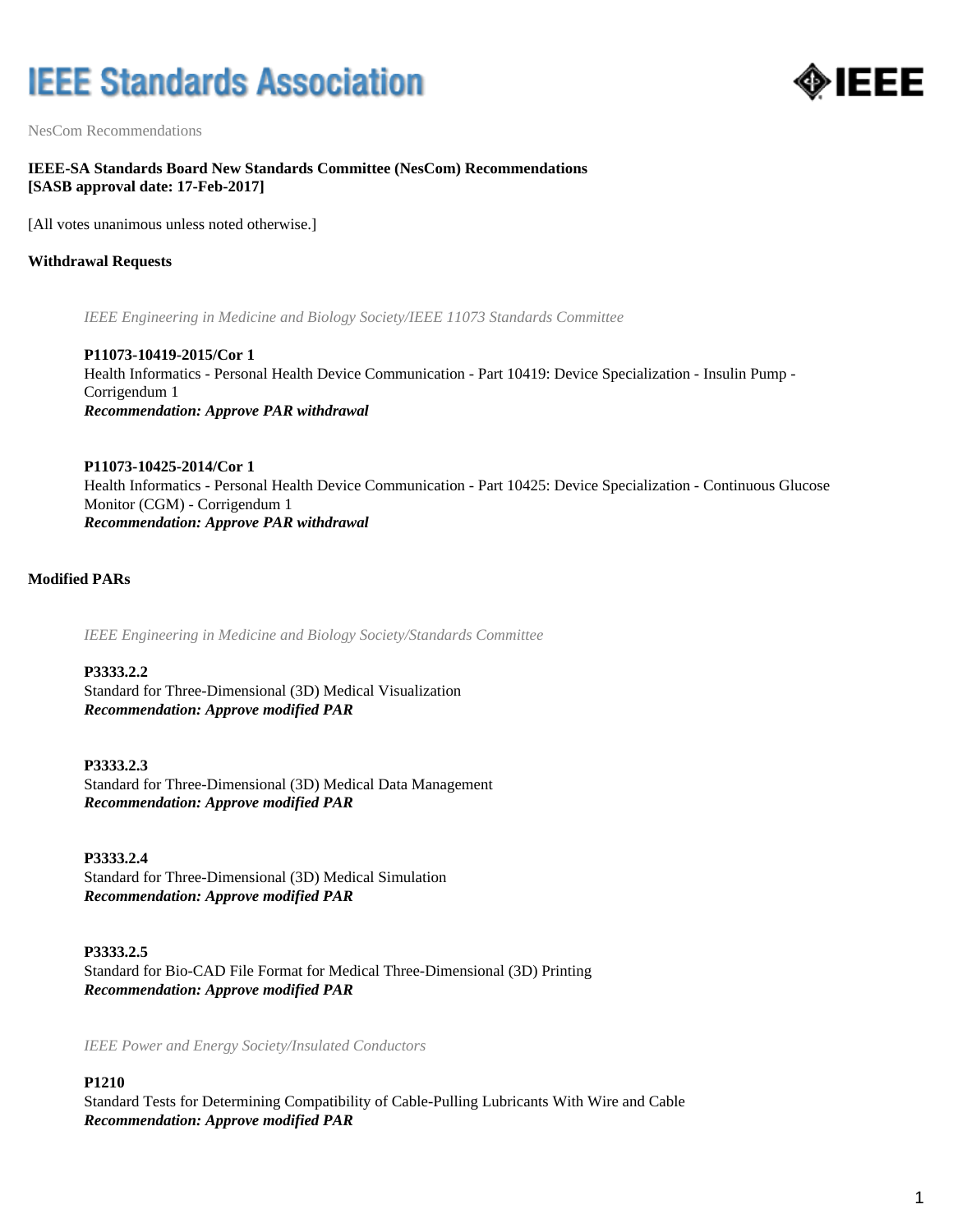*IEEE Power and Energy Society/Switchgear*

#### **PC37.20.9**

Metal Enclosed Switchgear Rated 1 kV to 52 kV Incorporating Gas Insulation Systems *Recommendation: Approve modified PAR*

## **Extension Requests**

*IEEE Power and Energy Society/Power System Communications and Cybersecurity*

#### **P1591.2**

Standard for Testing and Performance of Hardware for All-Dielectric Self-Supporting (ADSS) Fiber Optic Cable *Recommendation: Approve request for an extension until December 2017*

*IEEE Power and Energy Society/Substations*

#### **P1032**

Guide for Protecting Transmission Static Var Compensators *Recommendation: Approve request for an extension until December 2018*

#### **P1267**

Guide for Development of Specification for Turnkey Substation Projects *Recommendation: Approve request for an extension until December 2018*

#### **P1527**

Recommended Practice for the Design of Buswork Located in Seismically Active Areas *Recommendation: Approve request for an extension until December 2018*

#### **P1615**

Recommended Practice for Network Communication in Electric Power Substations *Recommendation: Approve request for an extension until December 2017*

#### **P1818**

Guide for the Design of Low Voltage Auxiliary Systems for Electric Power Substations *Recommendation: Approve request for an extension until December 2017*

*IEEE Power and Energy Society/Switchgear*

#### **PC37.100.1**

Standard of Common Requirements for High Voltage Power Switchgear Rated Above 1000 V *Recommendation: Approve request for an extension until December 2017*

*IEEE Power Electronics Society/Standards Committee*

# **P389**

Recommended Practice for Testing Transformers and Inductors For Electronics Applications *Recommendation: Approve request for an extension until December 2018*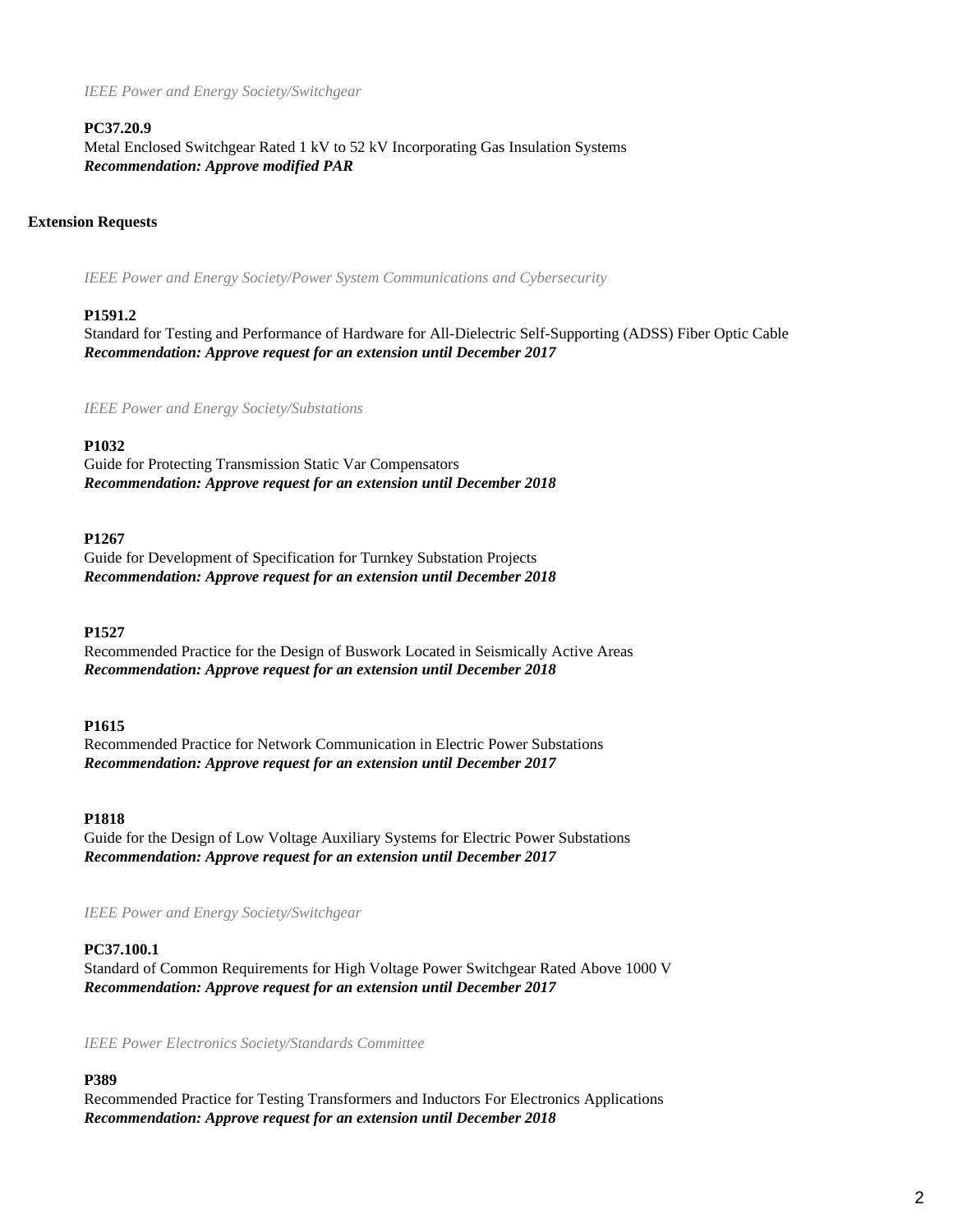*IEEE Reliability Society/IEEE Reliability*

#### **P1856**

Standard Framework for Prognostics and Health Management of Electronic Systems *Recommendation: Approve request for an extension until December 2017*

## **New PARs**

*IEEE Computer Society/LAN/MAN Standards Committee*

#### **P802.1CS**

Standard for Local and Metropolitan Area Networks -- Link-local Registration Protocol *Recommendation: Approve new PAR until December 2021*

*IEEE Computer Society/Software & Systems Engineering Standards Committee*

#### **P7003**

Algorithmic Bias Considerations *Recommendation: Approve new PAR until December 2021*

#### **P21839**

Systems Engineering - Systems of Systems Considerations in Engineering of Systems *Recommendation: Approve new PAR until December 2021*

*IEEE Engineering in Medicine and Biology Society/Standards Committee*

#### **P1752**

Standard for Mobile Health Data *Recommendation: Approve new PAR until December 2021*

*IEEE Electromagnetic Compatibility Society/Standards Development Committee*

## **P2717**

Passive Intermodulation Test Methods for Wireless Systems in Low Noise Environments *Recommendation: Conditionally approve new PAR until December 2021; contingent upon placing the following text, at the beginning of section 5.5 (Need), and removing the text from section 8.1: No suitable standard concerning the test framework for extremely low PIM levels exists. Current PIM noise tests for communication components/devices/antennas/systems do not work well at extremely low PIM levels or high transmission power levels, for example where PIM noise falls below -150dBc. (5 in favor, 2 opposed)*

#### **P2718**

Guide for Near Field Characterization of Unintentional Stochastic Radiators *Recommendation: Approve new PAR until December 2021*

*IEEE Instrumentation and Measurement Society/TC41 - Traffic Enforcement Technologies*

#### **P2452**

Standard for the Performance of Lidar Used in Traffic Speed Measurements *Recommendation: Approve new PAR until December 2021*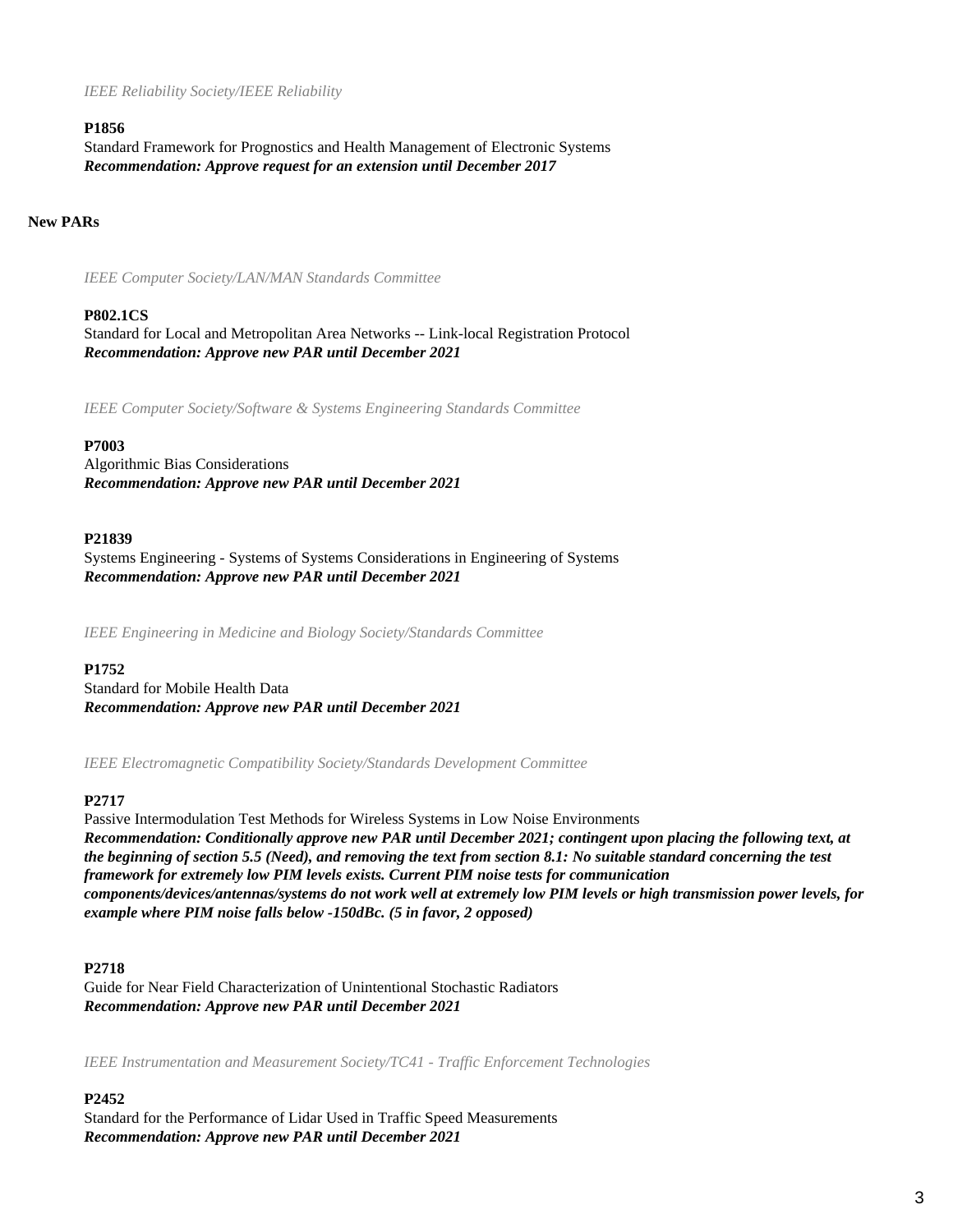*IEEE Power and Energy Society/Energy Development & Power Generation*

## **P2775**

Technical Guide for Smart Hydroelectric Power Plant *Recommendation: Approve new PAR until December 2021*

*IEEE Power and Energy Society/Electric Machinery*

## **P97**

Diagnostic Test Methods for testing the Insulation of AC Electric Machinery Using Direct Voltage *Recommendation: Approve new PAR until December 2021*

*IEEE Power and Energy Society/Insulated Conductors*

## **P400.5**

Guide for Field Testing of Shielded DC Power Cable Systems Using High Voltage Direct Current (HVDC) *Recommendation: Approve new PAR until December 2021*

## **P1186**

Recommended Practice for Applicability of Methods for the Evaluation of Low Voltage and Medium Voltage Installed Cable Systems in Nuclear Facilities *Recommendation: Approve new PAR until December 2021*

#### **P2776**

Guide for Specifying and Selecting Cables for Nuclear Facilities *Recommendation: Approve new PAR until December 2021*

*IEEE Power and Energy Society/Transformers*

## **PC57.32a**

Standard for Requirements, Terminology, and Test Procedures for Neutral Grounding Devices Amendment: Neutral Grounding Resistor Section *Recommendation: Approve new PAR until December 2021*

## **PC57.165**

Guide for Temperature Measurements for Liquid Immersed Transformers and Reactors *Recommendation: Approve new PAR until December 2021*

*IEEE Robotics and Automation Society/Standing Committee for Standards*

#### **P1872.1**

Robot Task Representation *Recommendation: Approve new PAR until December 2021*

**P2751** 3D Map Data Representation for Robotics and Automation *Recommendation: Approve new PAR until December 2021*

# **PARs for the Revision of Standards**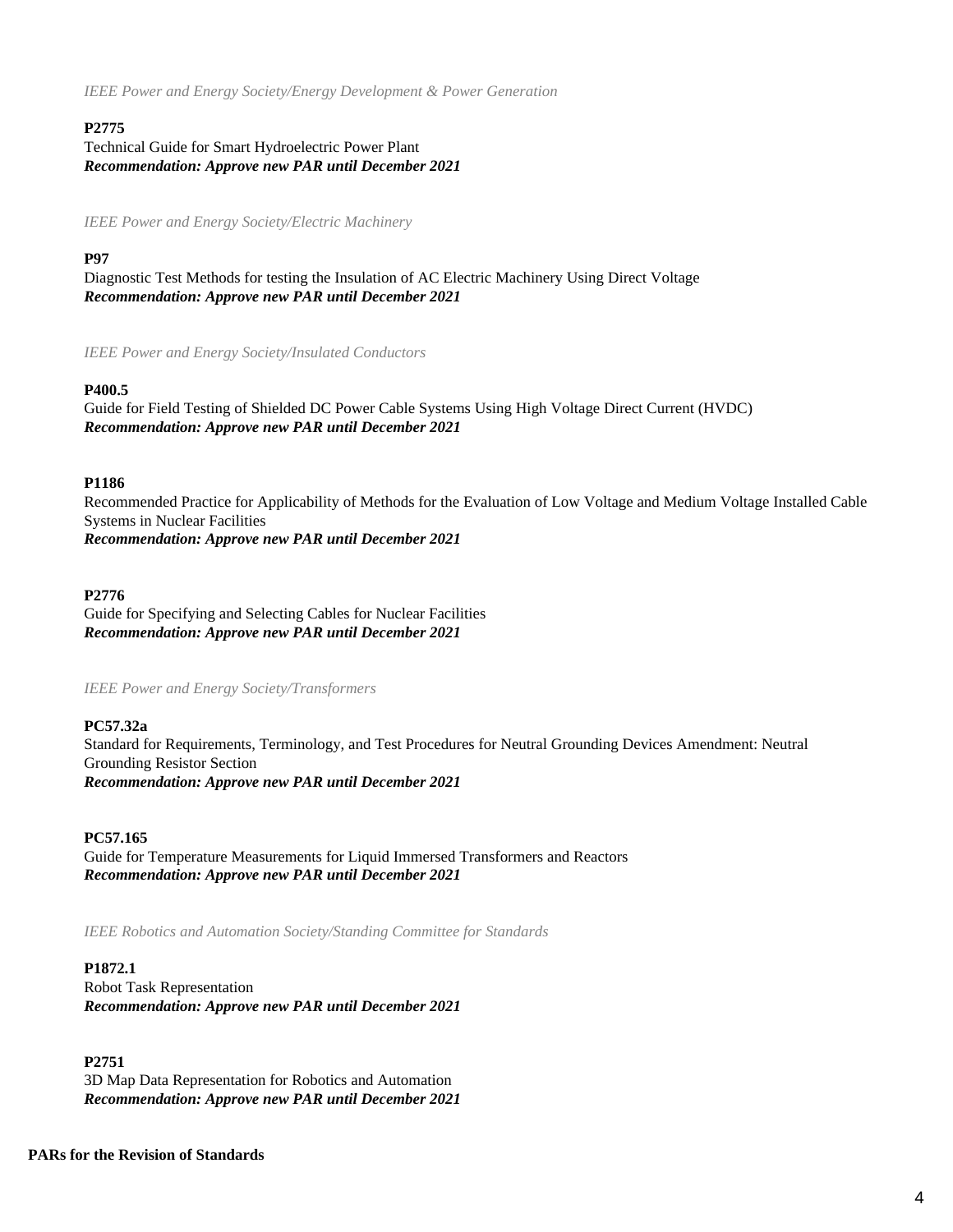*IEEE Computer Society/LAN/MAN Standards Committee*

## **P802.1AR**

Standard for Local and Metropolitan Area Networks - Secure Device Identity *Recommendation: Approve PAR for the revision of a standard until December 2021*

## **P802.16**

Standard for Air Interface for Broadband Wireless Access Systems *Recommendation: Approve PAR for the revision of a standard until December 2021*

*IEEE Electromagnetic Compatibility Society/Standards Development Committee*

## **P1128**

Recommended Practice for Radio-Frequency (RF) Absorber Evaluation in the Range of 30 MHz to 40 GHz *Recommendation: Approve PAR for the revision of a standard until December 2021*

*IEEE Industry Applications Society/Petroleum & Chemical Industry*

## **P1349**

Guide for Application of Electric Motors in Class I, Division 2 and Class I, Zone 2 Hazardous (Classified) Locations *Recommendation: Approve PAR for the revision of a standard until December 2021*

*IEEE Power and Energy Society/Electric Machinery*

## **P62.2**

Guide for Diagnostic Field Testing of Electric Power Apparatus - Electrical Machinery *Recommendation: Approve PAR for the revision of a standard until December 2021*

*IEEE Power and Energy Society/Energy Storage & Stationary Battery Committee*

## **P1184**

Guide for Batteries for Uninterruptible Power Supply Systems *Recommendation: Approve PAR for the revision of a standard until December 2021*

## **P1375**

Guide for the Protection of Stationary Battery Systems *Recommendation: Approve PAR for the revision of a standard until December 2021*

*IEEE Power and Energy Society/Insulated Conductors*

## **P400.1**

Guide for Field Testing of Laminated Dielectric, Shielded AC Power Cable Systems Rated 5 kV to 500 kV Using High Voltage Direct Current (HVDC) *Recommendation: Approve PAR for the revision of a standard until December 2021*

## **P592**

Standard for Semiconducting Shields on Medium-Voltage (15kV - 35kV) Cable Joints and Separable Connectors *Recommendation: Approve PAR for the revision of a standard until December 2021*